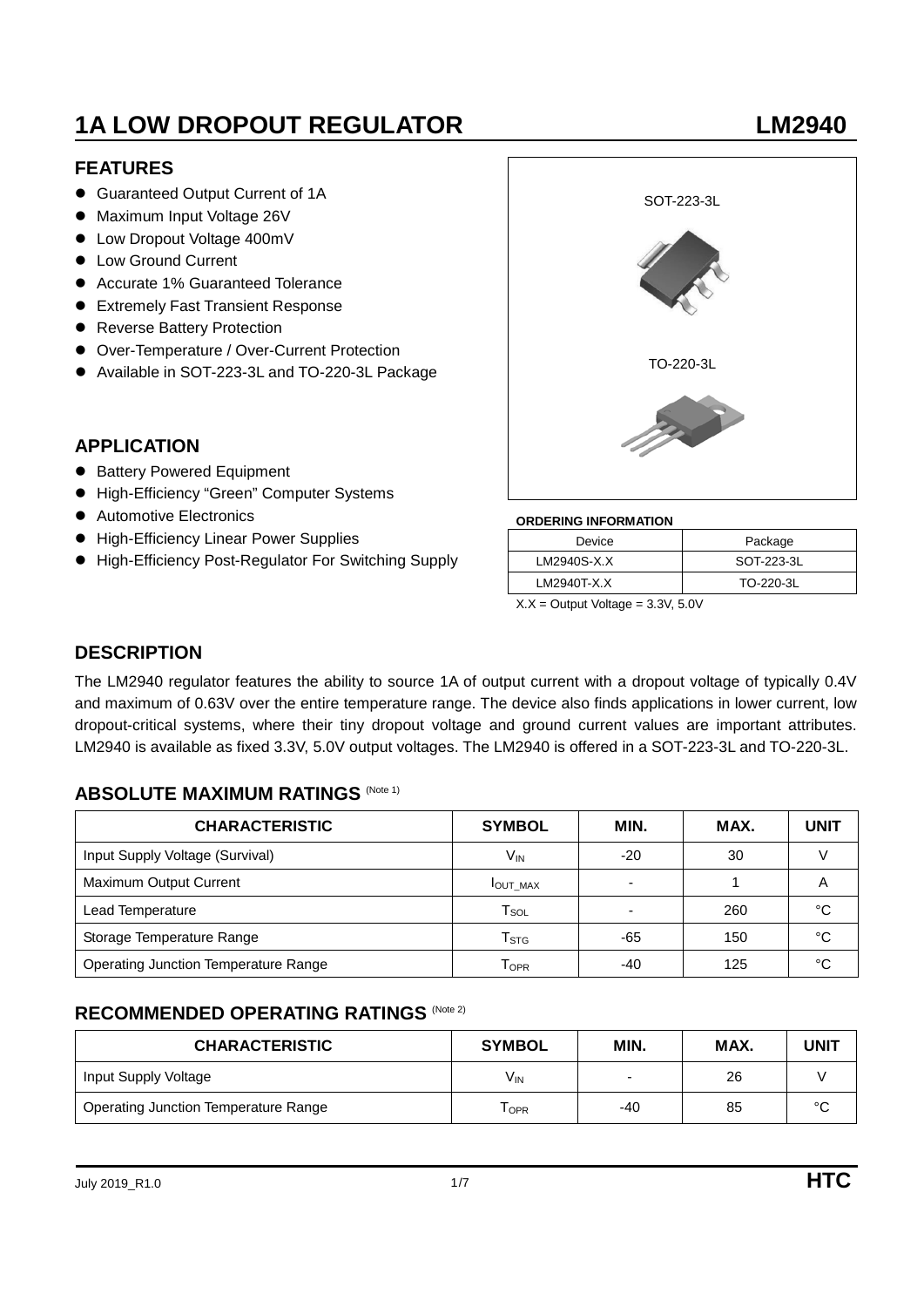### **ORDERING INFORMATION**

| V <sub>ουτ</sub> | Package    | Order No.   | <b>Supplied As</b> | <b>Status</b> |
|------------------|------------|-------------|--------------------|---------------|
|                  | SOT-223-3L | LM2940S-3.3 | Reel               | Active        |
| 3.3V             | TO-220-3L  | LM2940T-3.3 | Tube               | Active        |
|                  | SOT-223-3L | LM2940S-5.0 | Reel               | Active        |
| 5.0V             | TO-220-3L  | LM2940T-5.0 | Tube               | Active        |

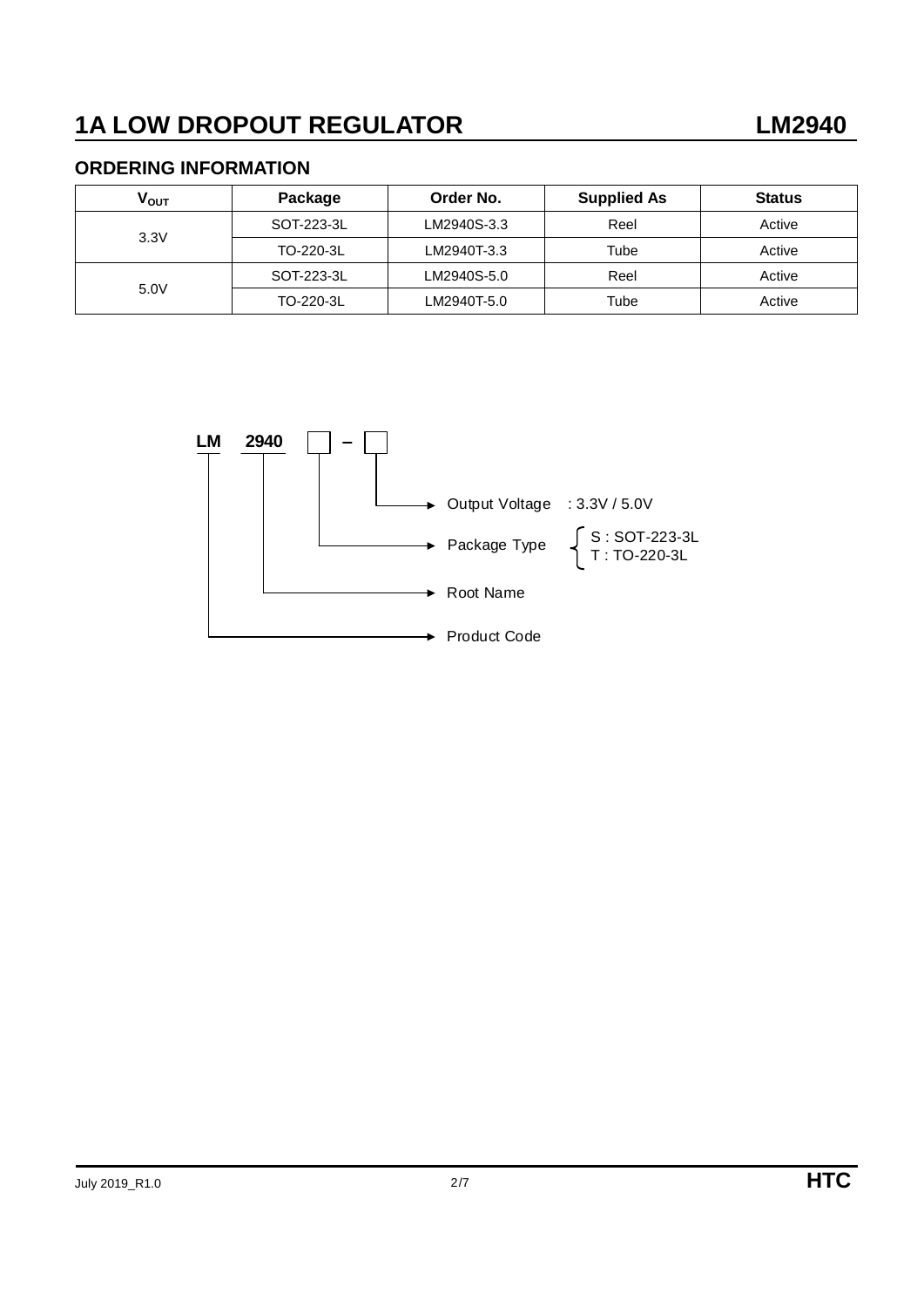### **PIN CONFIGURATION**





SOT-223-3L TO-220-3L

**PIN DESCRIPTION**

| Pin No. | SOT-223-3L / TO-220-3L |                       |  |  |
|---------|------------------------|-----------------------|--|--|
|         | <b>Name</b>            | <b>Function</b>       |  |  |
|         | <b>VIN</b>             | Input Voltage         |  |  |
| ົ       | <b>GND</b>             | Ground                |  |  |
| 3       | <b>VOUT</b>            | <b>Output Voltage</b> |  |  |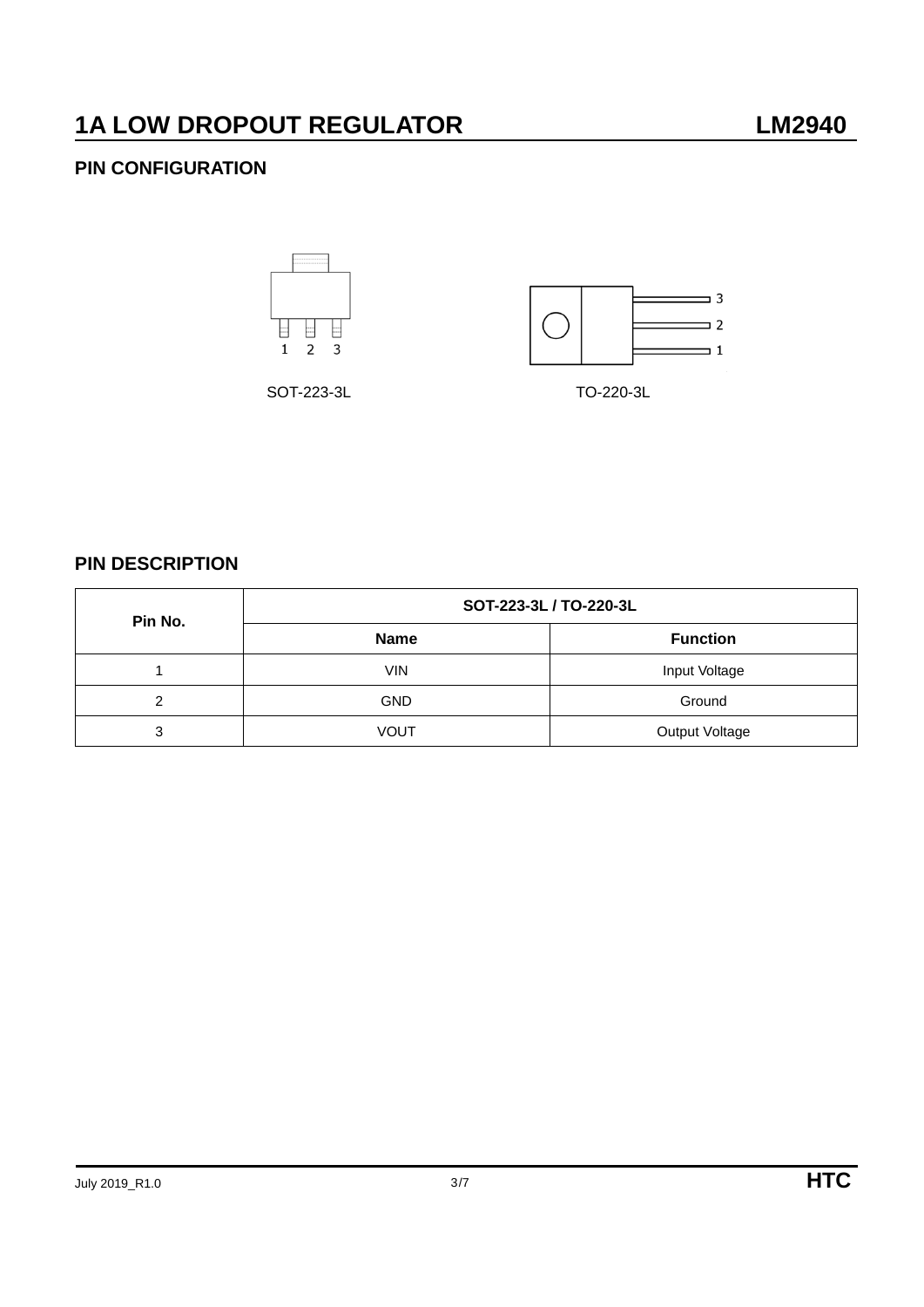### **TYPICAL CIRCUIT**



- \* LM2940 can deliver a continuous current of 1A over the full operating temperature. However, the output current is limited by the restriction of power dissipation which differs from packages. A heat sink may be required depending on the maximum power dissipation and maximum ambient temperature of application. With respect to the applied package, the maximum output current of 1A may be still undeliverable.
- \*\* See Application Information.
- \*\*\*  $C_{IN}$ :  $C_{IN}$  must be at least 1uF or large to maintain stability.
- \*\*\*\*  $C_{\text{OUT}}$  :  $C_{\text{OUT}}$  must be at least 10uF or large to maintain stability.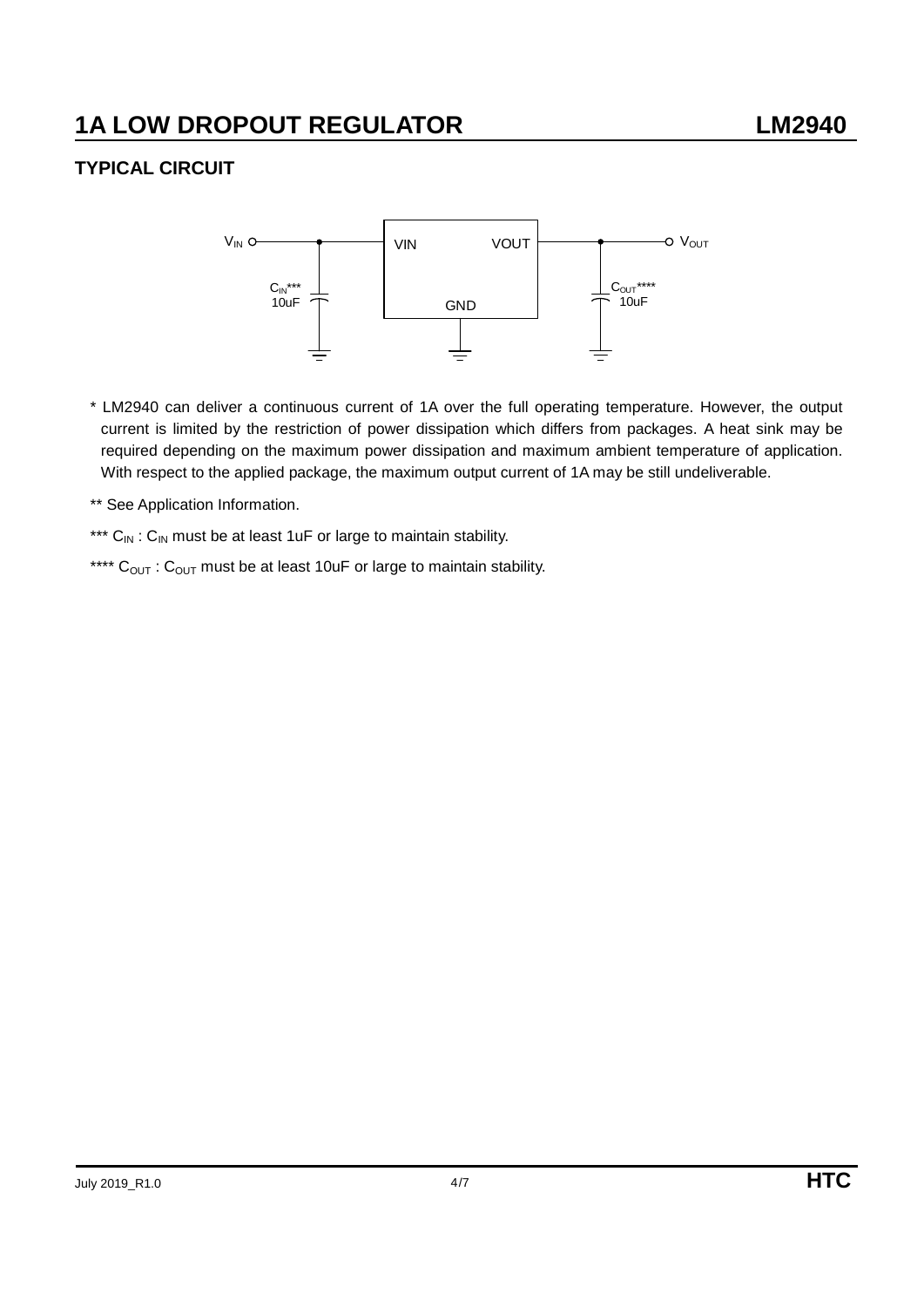### **ELECTRICAL CHARACTERISTICS (Note 3)**

Limits in standard typeface are for T<sub>J</sub> = 25°C, and limits in **boldface type** apply over the full operating temperature range. Unless otherwise specified:  $V_{IN}^{(Note 4)} = V_{O(NOM)} + 1V$ ,  $I_{OUT} = 5$  mA,  $C_{IN} = 10 \mu F$ ,  $C_{OUT} = 10 \mu F$ 

| <b>PARAMETER</b>                                   | <b>SYMBOL</b>                    | <b>TEST CONDITION</b>                                                                                                     | MIN.                     | TYP.           | MAX.           | <b>UNIT</b> |
|----------------------------------------------------|----------------------------------|---------------------------------------------------------------------------------------------------------------------------|--------------------------|----------------|----------------|-------------|
|                                                    |                                  | $I_{\text{OUT}} = 5 \text{mA}$                                                                                            | $-1$                     | $\blacksquare$ | $\mathbf{1}$   | $\%$        |
| Output Voltage Tolerance                           | $V_{\rm O}$                      | $5 \text{ mA} \leq I_{\text{OUT}} \leq 1 \text{ A}$ , $(V_{\text{OUT}}+1 \text{ V}) \leq V_{\text{IN}} \leq 26 \text{ V}$ | $-2$                     | $\blacksquare$ | $\mathbf{2}$   | %           |
| Line Regulation                                    | $\Delta V_{LINE}$                | $I_{\text{OUT}} = 5 \text{mA}, (V_{\text{OUT}} + 1 \text{V}) \leq V_{\text{IN}} \leq 26 \text{V}$                         | $\overline{\phantom{a}}$ | 0.06           | 0.5            | %           |
| Load Regulation                                    | $\Delta V_{\text{LOAD}}$         | $V_{IN} = V_{OUT} + 1V$ , 5 mA $\leq I_{OUT} \leq 1A$                                                                     |                          | 0.2            | $\mathbf{1}$   | %           |
| Output Voltage<br>Temperature Coefficient (Note 5) | $\Delta V_{\text{OUT}}/\Delta T$ |                                                                                                                           |                          | $\blacksquare$ | 100            | ppm/°C      |
| Dropout Voltage (Note 6)                           | <b>V<sub>DROP</sub></b>          | $I_{\text{OUT}} = 5 \text{mA}$                                                                                            | $\mathbf{r}$             | 60             | 180            | mV          |
|                                                    |                                  | $I_{\text{OUT}} = 100 \text{mA}$                                                                                          | $\sim$                   | 170            | $\blacksquare$ | mV          |
|                                                    |                                  | $I_{\text{OUT}} = 1A$                                                                                                     |                          | 400            | 630            | mV          |
|                                                    |                                  | $I_{\text{OUT}} = 5 \text{mA}$                                                                                            |                          | 250            | 500            | μA          |
| Ground Pin Current (Note 7)                        | <b>I</b> GND                     | $I_{OUT} = 1A$                                                                                                            | $\overline{\phantom{a}}$ | 16             | 25             | mA          |
| Ground Pin Current at Dropout                      | GNDDO                            | $V_{IN}$ = 0.5V less than specified $V_{OUT}$ , $I_{OUT}$ = 5mA                                                           | $\blacksquare$           | 1              | $\blacksquare$ | mA          |
| <b>Current Limit</b>                               | $I_{CL}$                         | $V_{OUT} = 0V$                                                                                                            | $\blacksquare$           | 1.5            | $\blacksquare$ | Α           |

Note 1. Exceeding the absolute maximum ratings may damage the device.

Note 2. The device is not guaranteed to function outside its operating ratings.

Note 3. Stresses listed as the absolute maximum ratings may cause permanent damage to the device. These are for stress ratings. Functional operating of the device at these or any other conditions beyond those indicated in the operational sections of the specifications is not implied. Exposure to absolute maximum rating conditions for extended periods may remain possibly to affect device reliability.

Note 4. The minimum operating value for input voltage is equal to either  $(V_{\text{OUTNOM}} + V_{\text{DROP}})$ , whichever is greater.

Note 5. Output voltage temperature coefficient is defined as the worst case voltage change divided by the total temperature range.

Note 6. Dropout voltage is defined as the minimum input to output differential voltage at which the output drops 1% below the nominal value.

Note 7. Ground current, or quiescent current, is the difference between input and output currents. It's defined by  $I_{GND} = I_{IN} - I_{OUT}$  under the given loading condition. The total current drawn from the supply is the sum of the load current plus the ground pin current.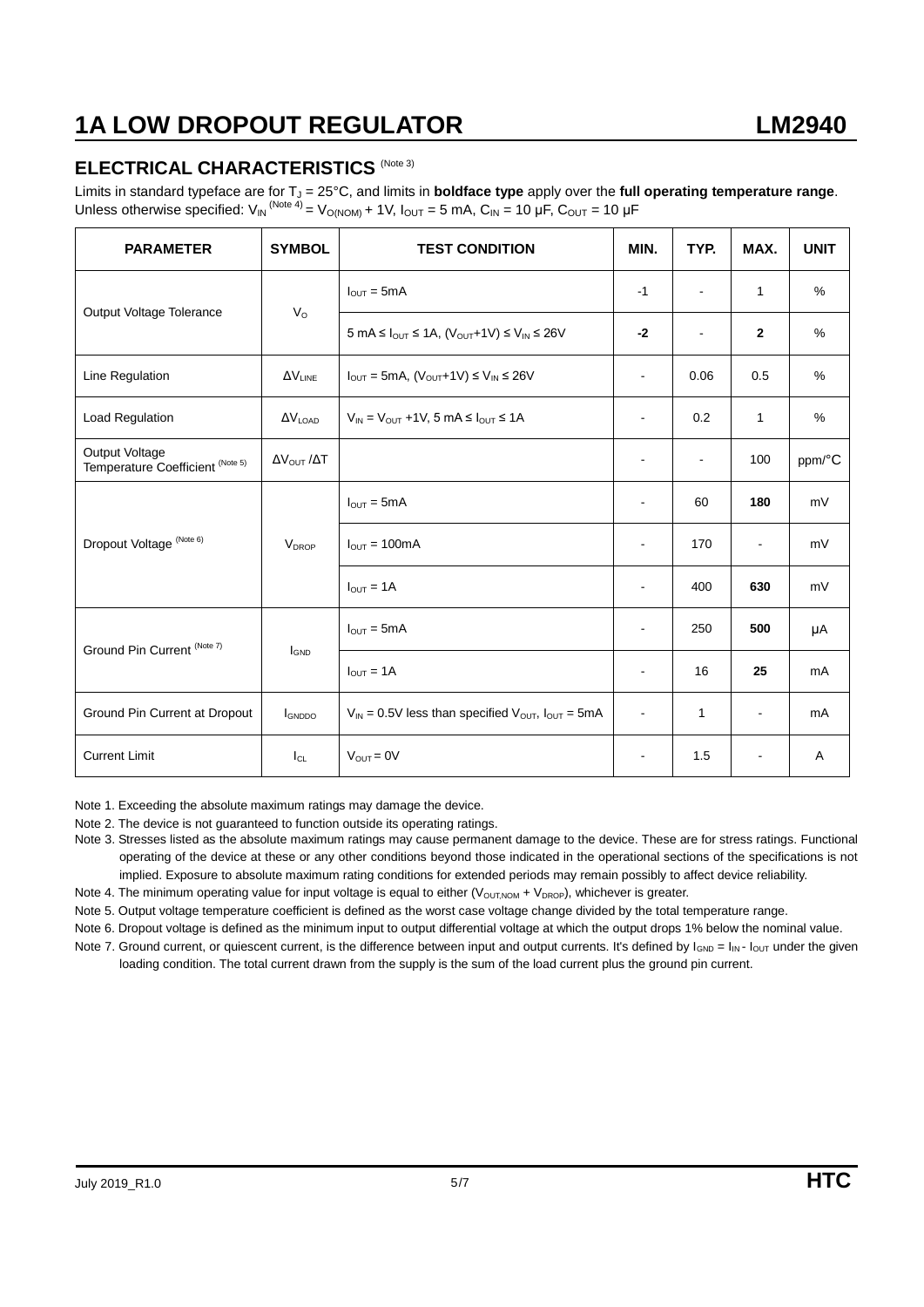### **1A LOW DROPOUT REGULATOR LM2940**

#### **APPLICATION INFORMATION**

#### **Maximum Output Current Capability**

The LM2940 can deliver a continuous current of 1A over the full operating junction temperature range. However, the output current is limited by the restriction of power dissipation which differs from packages. A heat sink may be required depending on the maximum power dissipation and maximum ambient temperature of application. With respect to the applied package, the maximum output current of 1A may be still undeliverable due to the restriction of the power dissipation of LM2940. Under all possible conditions, the junction temperature must be within the range specified under operating conditions. The temperatures over the device are given by:

 $T_c = T_A + P_D X \theta_{CA} / T_J = T_C + P_D X \theta_{JC} / T_J = T_A + P_D X \theta_{JA}$ 

where T<sub>J</sub> is the junction temperature, T<sub>C</sub> is the case temperature, T<sub>A</sub> is the ambient temperature, P<sub>D</sub> is the total power dissipation of the device, θc<sub>A</sub> is the thermal resistance of case-to-ambient, θ<sub>JC</sub> is the thermal resistance of junction-to-case, and θJA is the thermal resistance of junction to ambient. The total power dissipation of the device is given by:

 $P_D = P_{IN} - P_{OUT} = (V_{IN} X \ln V) - (V_{OUT} X \ln V)$  $=$  (V<sub>IN</sub> X (Iout+Ignd)) – (Vout X Iout) = (V<sub>IN</sub> - Vout) X Iout + (V<sub>IN</sub> X Ignd)

where IGND is the operating ground current of the device which is specified at the Electrical Characteristics. The maximum allowable temperature rise (TRmax) depends on the maximum ambient temperature (TAmax) of the application, and the maximum allowable junction temperature  $(T_{Jmax})$ :

 $T_{\text{Rmax}} = T_{\text{Jmax}} - T_{\text{Amax}}$ 

The maximum allowable value for junction-to-ambient thermal resistance, θυλ, can be calculated using the formula:

 $\theta$ JA =  $T$ Rmax /  $P_D = (T$ Jmax -  $T$ Amax $)$  /  $P_D$ 

LM2940 is available in SOT-223-3L package. The thermal resistance depends on amount of copper area or heat sink, and on air flow. If the maximum allowable value of θ<sub>JA</sub> calculated above is over 137°C/W for SOT-223 -3L package, no heat sink is needed since the package can dissipate enough heat to satisfy these requirements. If the value for allowable θJA falls near or below these limits, a heat sink or proper area of copper plane is required. In summary, the absolute maximum ratings of thermal resistances are as follow:

#### **Absolute Maximum Ratings of Thermal Resistance**

| <b>Characteristic</b>                               | Symbol                 | Rating | Unit |
|-----------------------------------------------------|------------------------|--------|------|
| Thermal Resistance Junction-To-Ambient / SOT-223-3L | $\theta$ JA-SOT-223-3L | 137    | °C/W |
| Thermal Resistance Junction-To-Ambient / TO-220-3L  | $\theta$ JA-TO-220-3L  | 70     | °C/W |

No heat sink / No air flow / No adjacent heat source /  $T_A=25^{\circ}C$